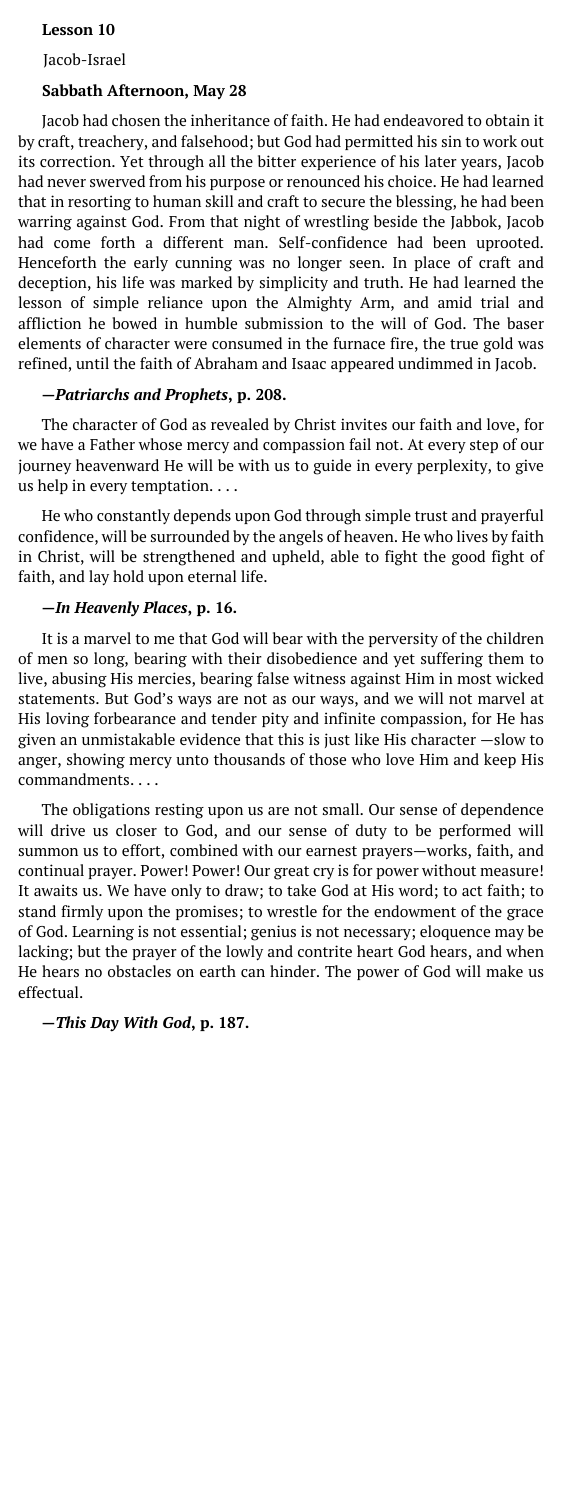## **Sunday, May 29: Wrestling With God**

Jacob's night of anguish, when he wrestled in prayer for deliverance from the hand of Esau (Genesis 32:24-30), represents the experience of God's people in the time of trouble. Because of the deception practiced to secure his father's blessing, intended for Esau, Jacob had fled for his life, alarmed by his brother's deadly threats. After remaining for many years an exile, he had set out, at God's command, to return with his wives and children, his flocks and herds, to his native country. On reaching the borders of the land, he was filled with terror by the tidings of Esau's approach at the head of a band of warriors, doubtless bent upon revenge. Jacob's company, unarmed and defenseless, seemed about to fall helpless victims of violence and slaughter. And to the burden of anxiety and fear was added the crushing weight of self-reproach, for it was his own sin that had brought this danger. His only hope was in the mercy of God; his only defense must be prayer....

. . . In the darkness and solitude he continues praying and humbling himself before God. Suddenly a hand is laid upon his shoulder. He thinks that an enemy is seeking his life, and with all the energy of despair he wrestles with his assailant. As the day begins to break, the stranger puts forth his superhuman power; at his touch the strong man seems paralyzed, and he falls, a helpless, weeping suppliant, upon the neck of his mysterious antagonist. Jacob knows now that it is the Angel of the covenant with whom he has been in conflict. Though disabled and suffering the keenest pain, he does not relinquish his purpose. Long has he endured perplexity, remorse, and trouble for his sin; now he must have the assurance that it is pardoned. . . . The patriarch exclaims, "I will not let Thee go, except Thou bless me." What confidence, what firmness and perseverance, are here displayed! . . . His was the assurance of one who confesses his weakness and unworthiness, yet trusts the mercy of a covenant-keeping God. . . .

. . . He had fastened his trembling grasp upon the promises of God, and the heart of Infinite Love could not turn away the sinner's plea. As an evidence of his triumph and an encouragement to others to imitate his example, his name was changed from one which was a reminder of his sin, to one that commemorated his victory.

# **—***The Great Controversy***, pp. 616, 617.**

Jesus knows the circumstances of every soul. You may say, I am sinful, very sinful. You may be; but the worse you are, the more you need Jesus. He turns no weeping, contrite one away. He does not tell to any all that He might reveal, but He bids every trembling soul take courage. Freely will He pardon all who come to Him for forgiveness and restoration. . . .

The souls that turn to Him for refuge, Jesus lifts above the accusing and the strife of tongues. No man or evil angel can impeach these souls. Christ unites them to His own divine-human nature. They stand beside the great Sin Bearer, in the light proceeding from the throne of God.

**—***The Desire of Ages***, p. 568.**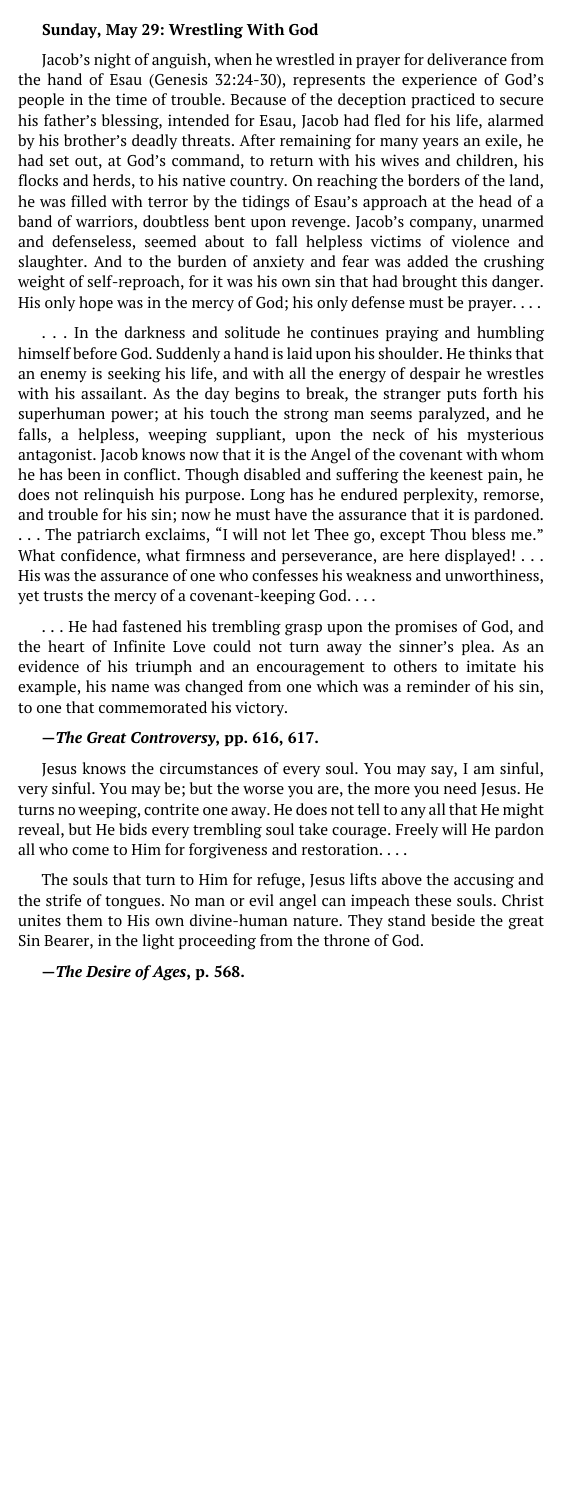#### **Monday, May 30: The Brothers Meet**

Esau was marching against Jacob with an army, for the purpose of killing his brother. But while Jacob was wrestling with the angel that night, another angel was sent to move upon the heart of Esau in his sleeping hours. In his dream he saw Jacob in exile from his father's house for twenty years, because he was afraid of his life. And he marked his sorrow to find his mother dead. He saw in his dream Jacob's humility and angels of God around about him. He dreamed that when they met he had no mind to harm him. When Esau awoke he related his dream to his four hundred men and told them that they must not injure Jacob, for the God of his father was with him. And when they should meet Jacob, not one of them should do him harm.

# **—***The Story of Redemption***, p. 96.**

Leaning upon his staff, the patriarch went forward to meet the band of soldiers. He was pale and disabled from his recent conflict, and he walked slowly and painfully, halting at every step; but his countenance was lighted up with joy and peace.

At sight of that crippled sufferer, "Esau ran to meet him, and embraced him, and fell on his neck, and kissed him: and they wept." As they looked upon the scene, even the hearts of Esau's rude soldiers were touched. Notwithstanding he had told them of his dream, they could not account for the change that had come over their captain. Though they beheld the patriarch's infirmity, they little thought that this his weakness had been made his strength.

#### **—***Patriarchs and Prophets***, p. 198.**

How often we feel that we have been dealt with unjustly, that things have been said concerning us that were untrue, and that we have been set in a false light before others. When we are thus tried, we shall need to keep strict guard over our spirit and our words. We shall need to have the love of Christ, that we may not cherish an unforgiving spirit. Let us not think that unless those who have injured us confess their wrongs, we are justified in withholding from them our forgiveness. We should not accumulate our grievances, holding them to our hearts until the one we think guilty has humbled his heart by repentance and confession. . . . However sorely they may have wounded us, we are not to cherish our grievances and sympathize with ourselves over our injuries, but as we hope to be pardoned for our offenses against God, so must we pardon those who have done evil to us. . . . When we are reviled, how strong is the temptation to revile in return, but in doing this we show ourselves as bad as the reviler. When tempted to revile, send up a silent prayer that God will give you His grace, and keep the tongue in silence.

**—***Sons and Daughters of God***, p. 144.**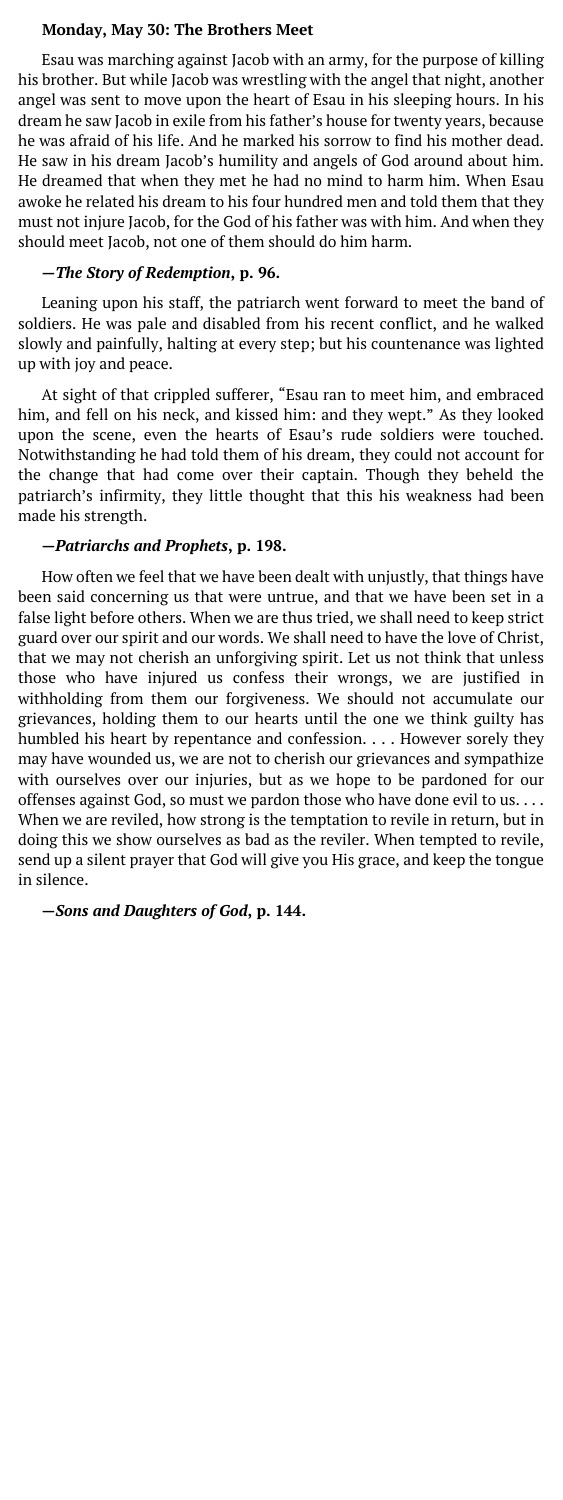## **Tuesday, May 31: The Violation of Dinah**

The tarry of Jacob and his sons at Shechem ended in violence and bloodshed. The one daughter of the household had been brought to shame and sorrow, two brothers were involved in the guilt of murder, a whole city had been given to ruin and slaughter, in retaliation for the lawless deed of one rash youth. . . .

The treacherous cruelty of Simeon and Levi was not unprovoked; yet in their course toward the Shechemites they committed a grievous sin. They had carefully concealed from Jacob their intentions, and the tidings of their revenge filled him with horror. Heartsick at the deceit and violence of his sons, he only said, "Ye have troubled me to make me to stink among the inhabitants of the land: . . . and I being few in number, they shall gather themselves together against me, and slay me; and I shall be destroyed, I and my house." But the grief and abhorrence with which he regarded their bloody deed is shown by the words in which, nearly fifty years later, he referred to it, as he lay upon his deathbed in Egypt: "Simeon and Levi are brethren; instruments of cruelty are in their habitations. . . . Cursed be their anger, for it was fierce; and their wrath, for it was cruel." Genesis 49:5-7.

# **—***Patriarchs and Prophets***, pp. 204, 205.**

Human nature is ever struggling for expression, ready for contest; but he who learns of Christ is emptied of self, of pride, of love of supremacy, and there is silence in the soul. Self is yielded to the disposal of the Holy Spirit. Then we are not anxious to have the highest place. We have no ambition to crowd and elbow ourselves into notice; but we feel that our highest place is at the feet of our Saviour. We look to Jesus, waiting for His hand to lead, listening for His voice to guide. . . .

When we receive Christ as an abiding guest in the soul, the peace of God, which passeth all understanding, will keep our hearts and minds through Christ Jesus. The Saviour's life on earth, though lived in the midst of conflict, was a life of peace. While angry enemies were constantly pursuing Him, He said, "He that sent Me is with Me: the Father hath not left Me alone; for I do always those things that please Him." John 8:29. No storm of human or satanic wrath could disturb the calm of that perfect communion with God.

## **—***Thoughts From the Mount of Blessing***, pp. 15, 16.**

The Son of God was appointed to come to this earth to take humanity and by His own example to be a great educating power among men. His experience in man's behalf was to enable men to resist Satan's power. . . . The sons of men had had a practical knowledge of evil; Christ came to the world to show them that He had planted for them the tree of life, the leaves of which are for the healing of the nations.

**—***Counsels to Parents, Teachers, and Students***, pp. 33, 34.**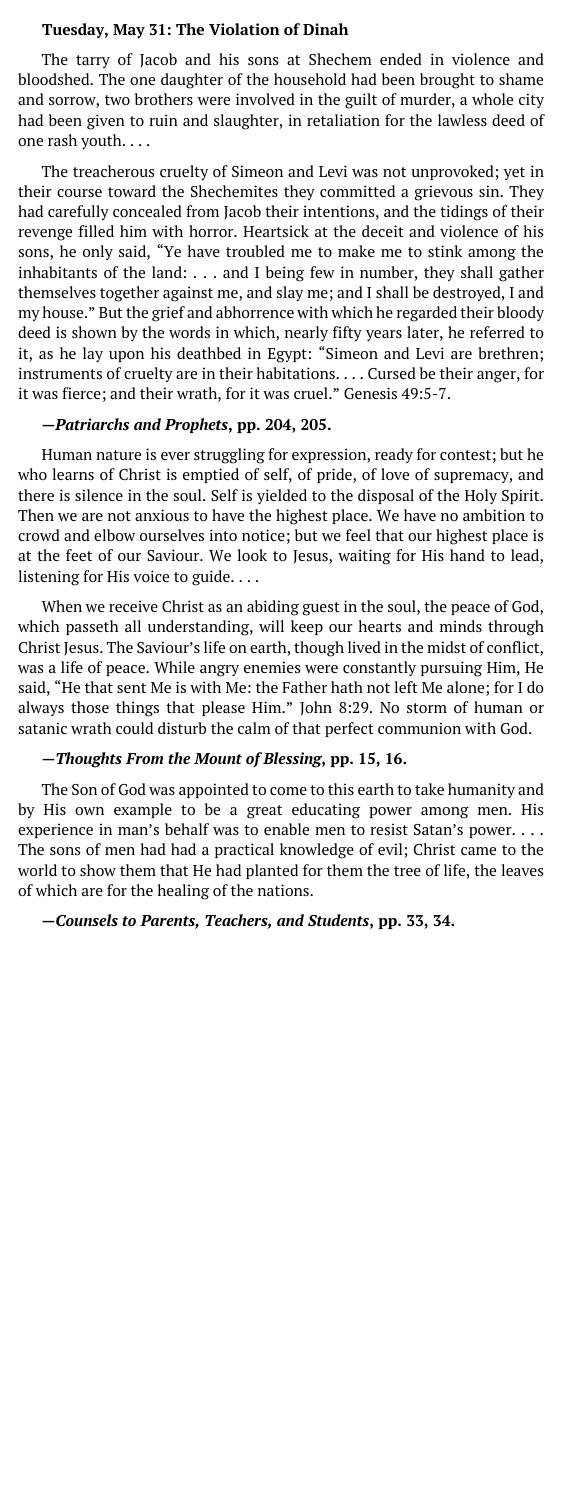### **Wednesday, June 1: Prevailing Idolatry**

Jacob said unto his household, and to all that were with him, Put away the strange gods that are among you, and be clean, and change your garments, and let us arise, and go up to Beth-el, and I will make there an altar unto God, who answered me in the day of my distress, and was with me in the way which I went. And they gave unto Jacob all the strange gods which were in their hand, and all their ear-rings which were in their ears, and Jacob hid them under the oak which was by Shechem." And the family of Jacob never found them again. . . .

Jacob was humbled, and required his family to humble themselves, and to lay off all their ornaments, for he was to make an atonement for their sins, by offering a sacrifice unto God, that he might be entreated for them, and not leave them to be destroyed by other nations. God accepted the efforts of Jacob to remove the wrong from his family, and appeared unto him, and blessed him, and renewed the promise made to him, because his fear was before him.

### **—***Spiritual Gifts***, vol. 3, p. 137.**

Paul urged his brethren to ask themselves what influence their words and deeds would have upon others and to do nothing, however innocent in itself, that would seem to sanction idolatry or offend the scruples of those who might be weak in the faith. "Whether therefore ye eat, or drink, or whatsoever ye do, do all to the glory of God. Give none offense, neither to the Jews, nor to the Gentiles, nor to the church of God."

The apostle's words of warning to the Corinthian church are applicable to all time and are especially adapted to our day. By idolatry he meant not only the worship of idols, but self-serving, love of ease, the gratification of appetite and passion. A mere profession of faith in Christ, a boastful knowledge of the truth, does not make a man a Christian. A religion that seeks only to gratify the eye, the ear, and the taste, or that sanctions selfindulgence, is not the religion of Christ.

## **—***The Acts of the Apostles***, pp. 316, 317.**

The cause of God is to hold the first place in our plans and affections. There is need of bearing a straight message concerning the indulgence of self while the cause of God is in need of means. Some are so cold and backslidden that they do not realize that they are setting their affections on earthly treasure, which is soon to be swept away forever. The love of the world is binding them about, like a thick garment; and unless they change their course, they will not know how precious it is to practice self-denial for Christ's sake. All our idols, our love of the world, must be expelled from the heart.

There are ministers and faithful friends who see the danger that surrounds these self-bound souls, and who faithfully present to them the error of their course, but instead of taking admonitions in the spirit in which they are given, and profiting thereby, those reproved rise up against the ones who deal with them faithfully.

## **—***Counsels on Stewardship***, pp. 220, 221.**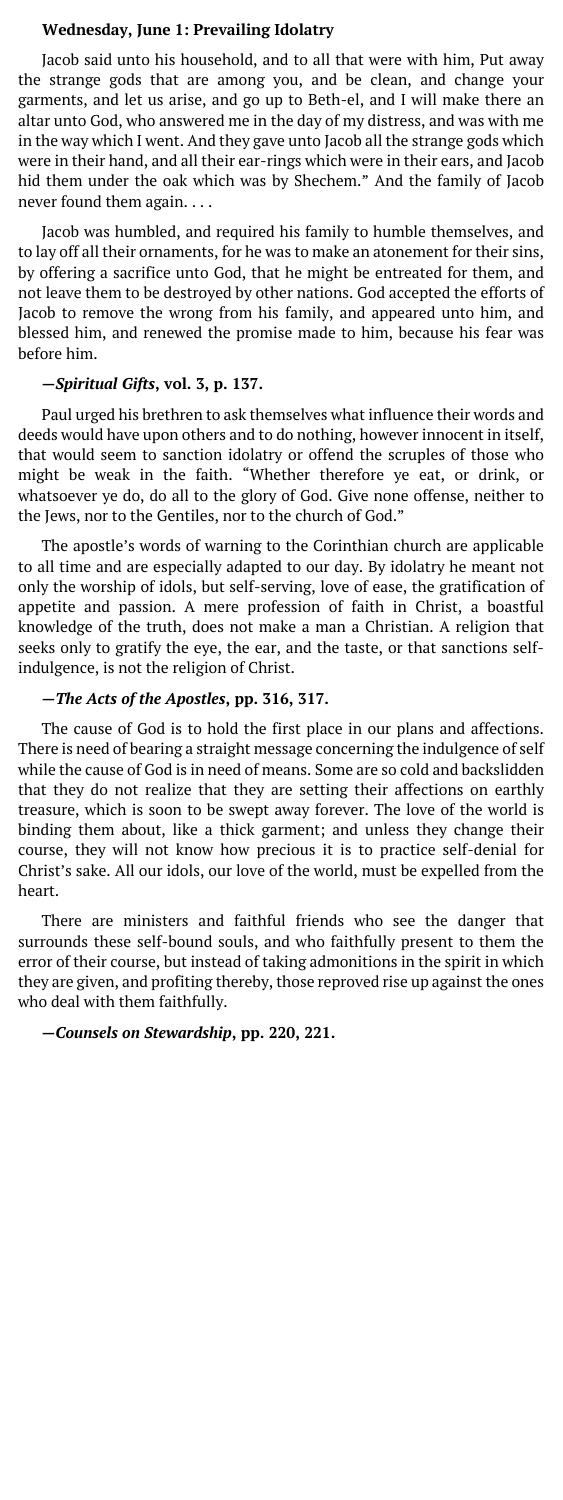## **Thursday, June 2: The Death of Rachel**

From Bethel it was only a two days' journey to Hebron, but it brought to Jacob a heavy grief in the death of Rachel. Twice seven years' service he had rendered for her sake, and his love had made the toil but light. How deep and abiding that love had been, was shown when long afterward, as Jacob in Egypt lay near his death, Joseph came to visit his father, and the aged patriarch, glancing back upon his own life, said, "As for me, when I came from Padan, Rachel died by me in the land of Canaan in the way, when yet there was but a little way to come unto Ephrath: and I buried her there in the way of Ephrath." Genesis 48:7. In the family history of his long and troubled life the loss of Rachel was alone recalled.

#### **—***Patriarchs and Prophets***, p. 206.**

Humanity has in itself no light. Apart from Christ we are like an unkindled taper, like the moon when her face is turned away from the sun; we have not a single ray of brightness to shed into the darkness of the world. But when we turn toward the Sun of Righteousness, when we come in touch with Christ, the whole soul is aglow with the brightness of the divine presence.

Christ's followers are to be more than a light in the midst of men. They are the light of the world. Jesus says to all who have named His name, You have given yourselves to Me, and I have given you to the world as My representatives. As the Father had sent Him into the world, so, He declares, "have I also sent them into the world." John 17:18. As Christ is the channel for the revelation of the Father, so we are to be the channel for the revelation of Christ. While our Saviour is the great source of illumination, forget not, O Christian, that He is revealed through humanity. God's blessings are bestowed through human instrumentality. Christ Himself came to the world as the Son of man. Humanity, united to the divine nature, must touch humanity. The church of Christ, every individual disciple of the Master, is heaven's appointed channel for the revelation of God to men. Angels of glory wait to communicate through you heaven's light and power to souls that are ready to perish.

#### **—***Thoughts From the Mount of Blessing***, p. 40.**

There is absolutely no safeguard against evil but truth. No man can stand firm for right in whose heart the truth does not abide. There is only one power that can make and keep us steadfast—the power of God, imparted to us through the grace of Christ.

Connected with Christ, human nature becomes true and pure. Christ supplies the efficiency, and man becomes a power for good. . . . Truthfulness and integrity are attributes of God, and he who possesses these qualities possesses a power that is invincible.

**—***In Heavenly Places***, p. 179.**